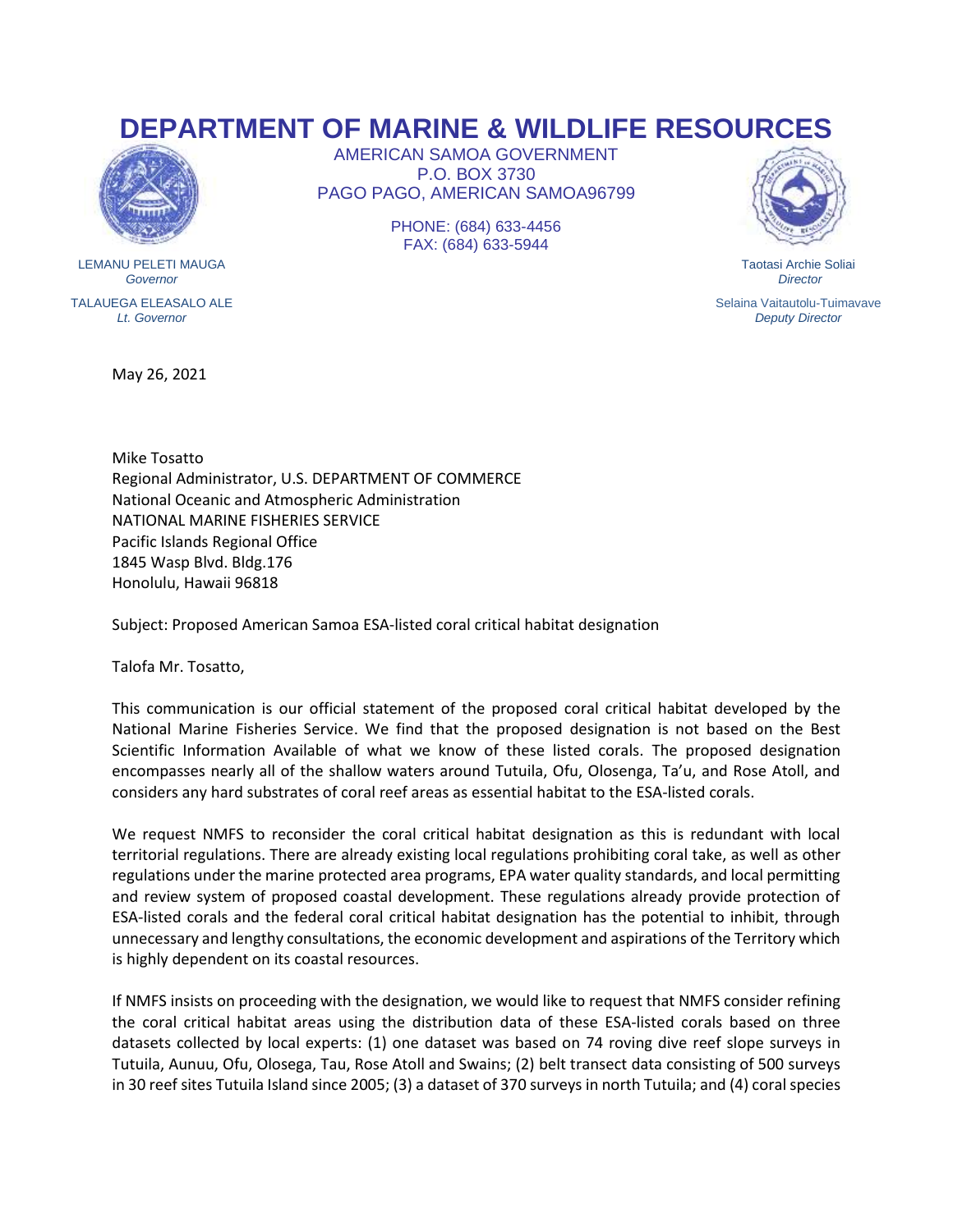sightings; (5) 15 reef flat surveys. Information based on local expertise indicate that only some of the reef areas are optimal habitat for corals in American Samoa waters.

The analyses of our data sets indicate that four (*Acropora retusa*, *Acropora speciosa*, *Acropora jacquelineae*, *Euphyllia paradivisa*) of the six species are actually rare to uncommon (~1-5 colonies per dive survey) and one species (*Euphyllia paradivisa*) only found in one reef site with very few colonies. The rarity of these ESA-listed corals is similar to other species that are not listed. We also noted that there are three general areas that two of the two coral species, *Acropora globiceps* and *Isopora crateriformis*, are common (>25% of the colonies, ~>30% cover). In Tutuila, this is located in the southwest from Amanave to Fagatele (for *Isopora crateriformis*). In Ofu, one reef in the southwest (for *Acropora globiceps* and *Isopora crateriformis*) and in Tau, one reef in the northeast (for *Isopora crateriformis*) (Figure 1). Outside of these three areas, both corals are rare to uncommon in abundance. One coral species, *Acropora globiceps*, is the only ESA-listed coral found in Rose Atoll and is rare to uncommon. There are no ESA-listed corals recorded in Swains Island. *Isopora crateriformis*, the more abundant ESA-coral, was not recorded in Rose nor Swains island. This is consistent of what is known of coral species distributions. Corals are not found everywhere but on the specific combination of various physical and ecological variables as specific habitats. These three areas can be considered optimal habitat for ESA-coral species. Critical habitat designation and any maps depicting the designation should be restricted to reef areas (Figure 2) with the optimal habitat rather than using bathymetry to draw the boundaries, and consider additional exclusions for existing managed areas with local input. An overlay of a threat map can further narrow-down critical habitats based on criteria of vulnerability and resilience. We also want to point out that there is high taxonomic uncertainty of these ESA-listed coral species and coral taxonomy, in general, is being overhauled with new molecular tools available. It is highly probably that these ESA-listed corals will be renamed as other species and possibly changed conservation status in the near future. In any case, this process of mapping coral distribution and threats is more acceptable and more scientific than a broad swath of a proxy indicator of hard substrate from bathymetric data to identify coral critical habitats. In this way, additional consultation is more focused on these areas and future coral conservation projects are directed to suitable reef sites.

Based on the available scientific information, we request NMFS to suspend the current proposed coral critical habitat designation. Our proposed process and candidate coral critical habitat areas are based on the best scientific information available. We request NMFS to support our department to further refine the coral critical habitat designation and associated maps within a sufficient period.

Mr. Tosatto, the coral reefs here in our islands have sustained our local fishing communities through livelihood, subsistence and fish for cultural activities for thousands of years. Fishing is integral to *fa'asamoa*, our way of life. We recognize that these coral reefs currently face various threats such as climate change, land-based source of pollution, and high exploitation and as such they need protection. But we emphasize that any proposed coral critical habitat designation should recognize other local regulations that protect these listed corals and most importantly, be based on the Best Scientific Information Available, and be developed with necessary local consultations with various local stakeholders and territorial agencies.

On a bigger picture, the biggest threats to these ESA-listed corals are global climate change, and habitat destruction in 99% of their area of distribution. The main sources of these threats are outside of American Samoa and designating coral critical habitat here will not necessarily save these corals.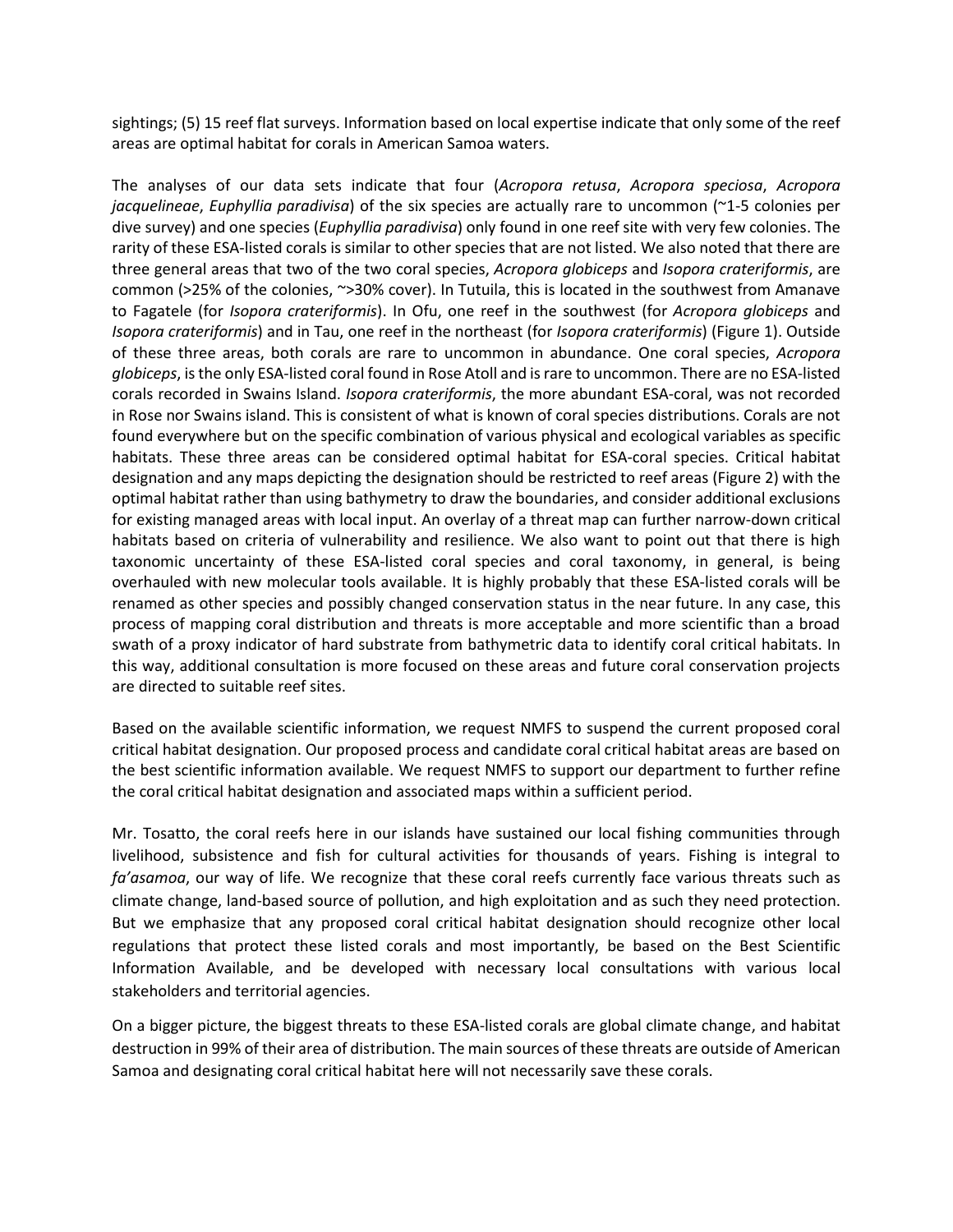Fa'afetai tele lava,

tripe

Taotasi Archie Soliai Director

Attachments: House Concurrent Resolution, American Samoa Legislature Governor Lemanu Letter to Paul Doremus Maps – Figure 1 & Figure 2

cc:

Paul Doremus, Acting Assistant Administrator for Fisheries Sam Rauch, Deputy Assistant Administrator for Regulatory Programs Dr. Michael Seki, Director Pacific Island Fisheries Science Center Lance Smith, PIRO Protected Species Division Kitty Simonds, Western Pacific Region Fishery Management Council Anthony Benavente, Secretary CNMI Department of Land & Natural Resources Chelsa Muna-Brecht, Director, Guam Department of Agriculture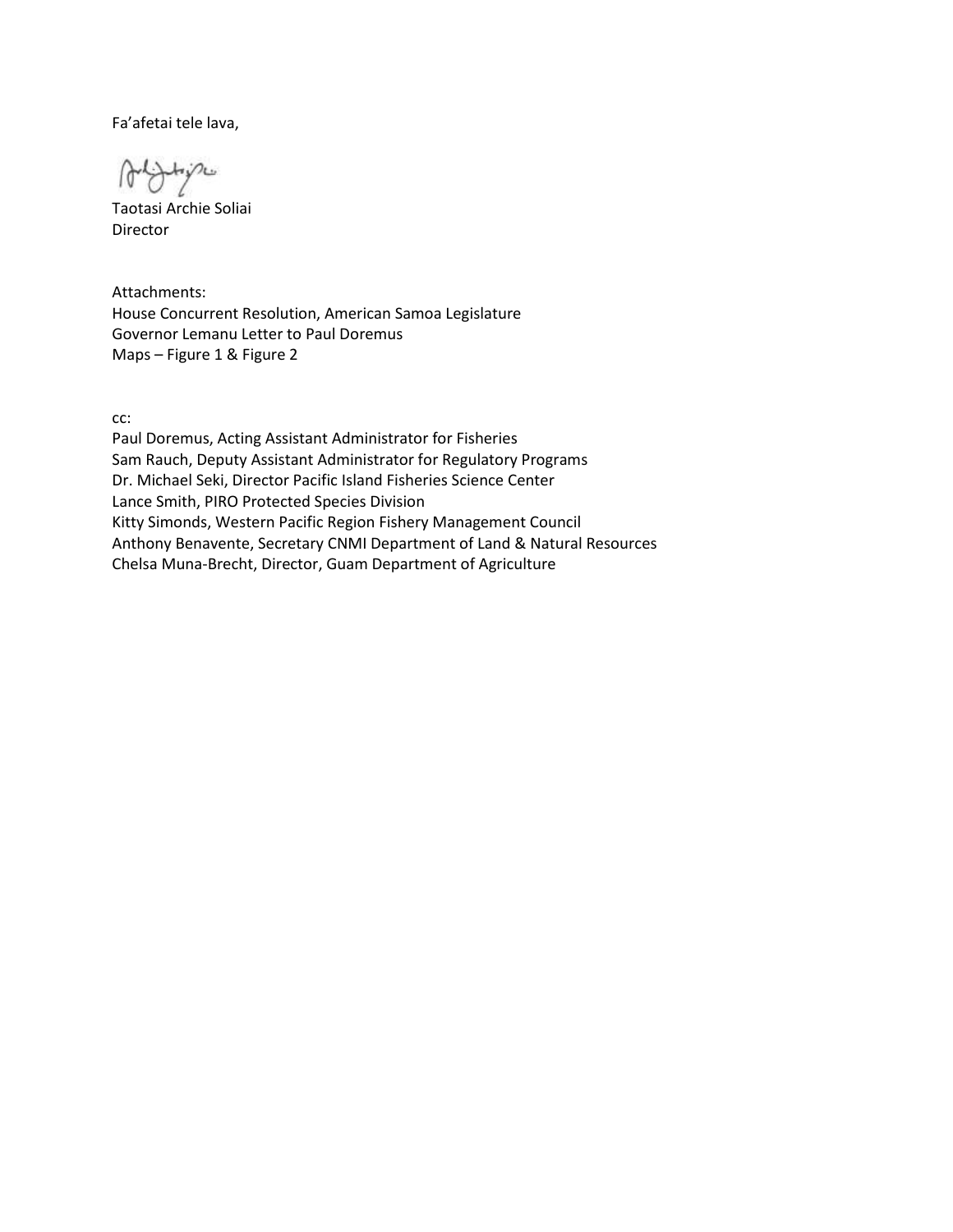

Figure 1. The general locations of coral species surveys and the distribution of the ESA-listed coral species in American Samoa. The dots are the survey areas and the dots in red are reefs where any of these listed corals are common (>25% of coral colonies and >30% cover). Two listed corals (*I. crateriformis* and *A. globiceps*) are both common in a reef in southwest Ofu. These 'optimal' coral habitats are candidate critical habitats. (Maps courtesy of the American Samoa Department of Commerce GIS Team).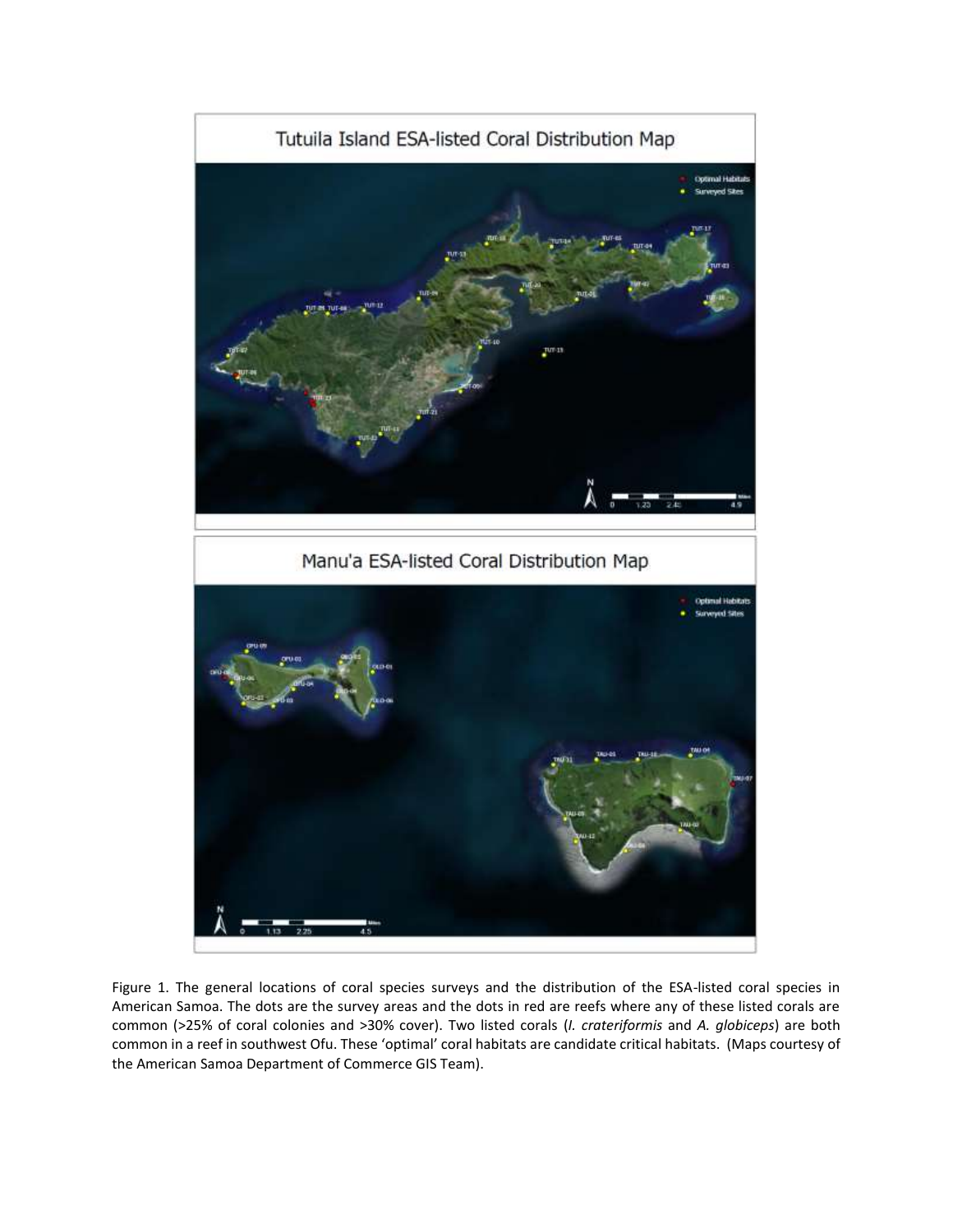

Figure 2. Example map showing only reef areas within NMFS' proposed critical habitat designation map. Critical habitat designation should be restricted to areas where optimal habitat areas in Figure 1 and reef areas shown in this map overlap, with additional exclusions considering existing managed areas identified in coordinated with local expertise.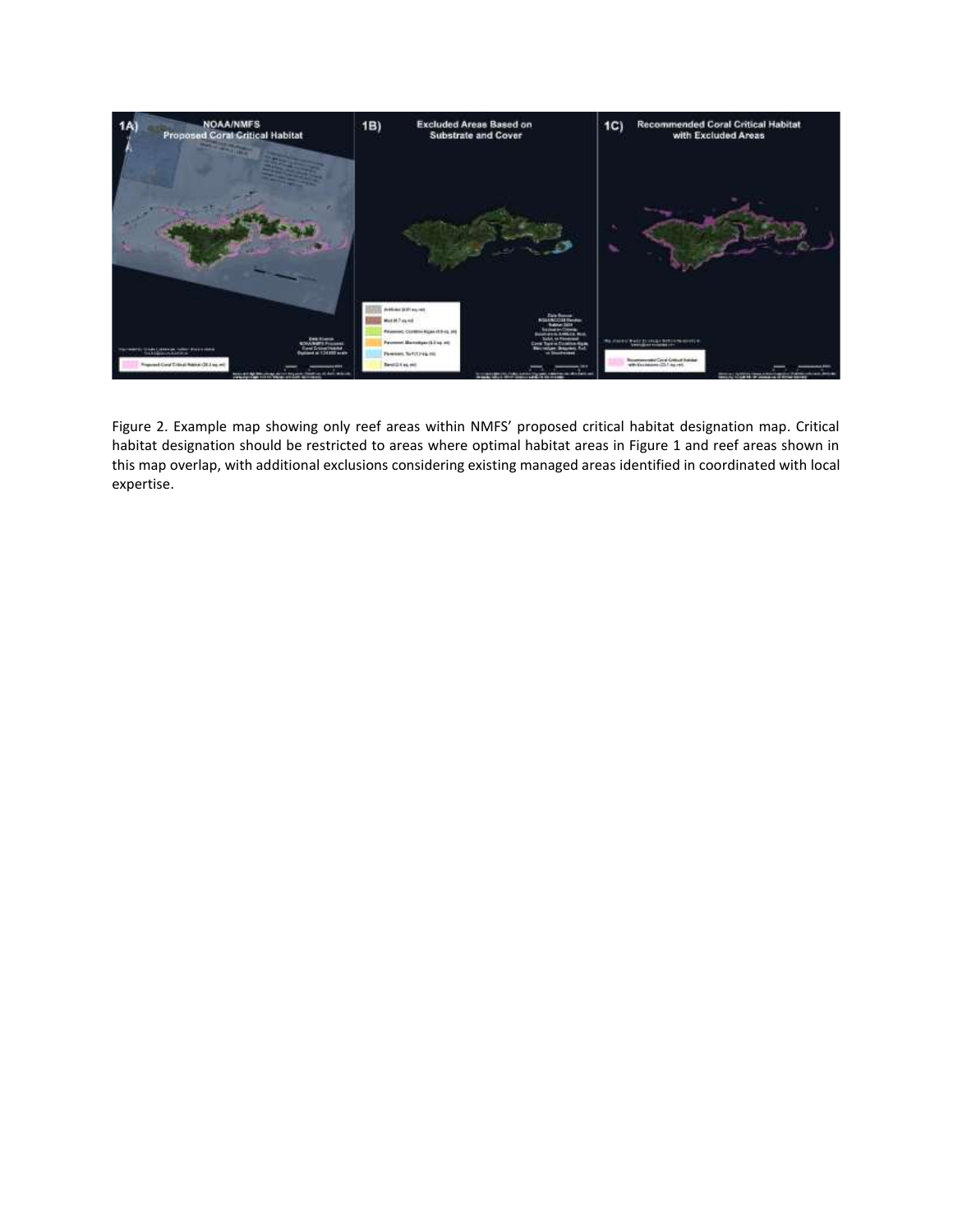

## **HOUSE CONCURRENT RESOLUTION**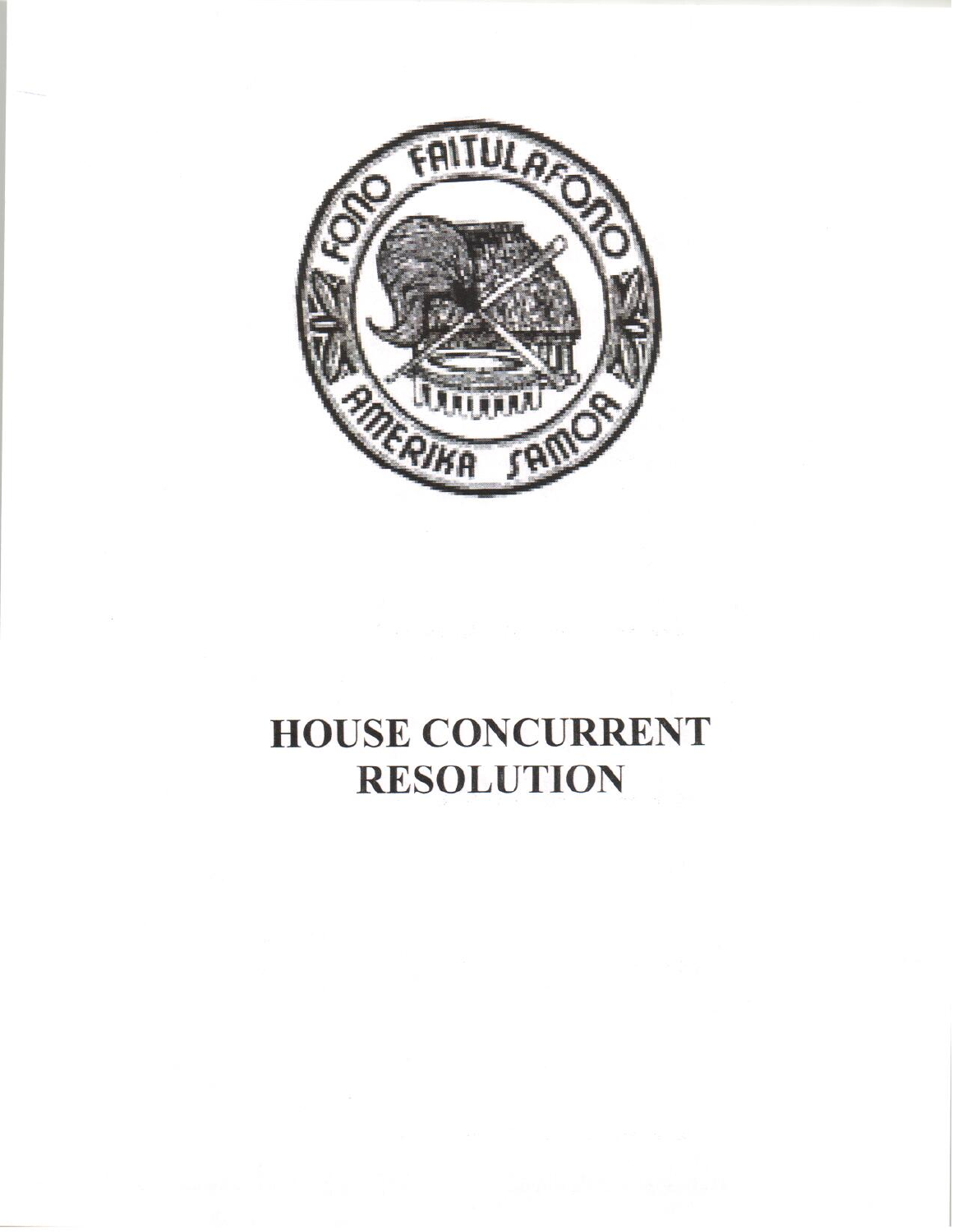## **HOUSE CONCURRENT RESOLUTION**

A HOUSE CONCURRENT RESOLUTION SUPPORTING THE REQUEST OF THE DEPARTMENT OF MARINE AND WILDLIFE RESOURCES TO SUSPEND THE PROPOSED CORAL CRITICAL HABITAT DESIGNATION PROCESS UNTIL THE CORAL 5-YEAR STATUS REVIEW CAN BE COMPLETED AND HAVE THE DEPARTMENT OF MARINE AND WILDLIFE RESOURCES WORK IN CONCERT WITH NATIONAL MARINE FISHERIES SERVICE (NMFS) IN IDENTIFYING APPROPRIATE CORAL CRITICAL HABITAT FOR AMERICAN SAMOA.

- WHEREAS, coral reefs are ecosystems with high coral and fish species diversity and it has supported local fishing communities for thousands of years; and
- WHEREAS, coral reefs sustain our local island communities through livelihood, subsistence and fish for customary exchange and cultural activities, and that fishing is integral to the robust yet vulnerable Samoan culture, the Fa'asamoa: and
- WHEREAS, coral reefs face various threats such as climate change, land-based source of pollution, and exploitation and need continuous protection; and
- WHEREAS, such regulatory protections for corals currently includes a multitude of local and federal regulatory programs that protect both ESA- listed species and coral reef habitat:
- WHEREAS, in order to avoid implementing additional and redundant regulatory programs on our ESA (Endangered Species Act) protected coral species, critical habitat maps must be based on the best scientific information available which includes the results of the coral 5-Year Status review and local consultations with the Department of Marine and Wildlife Resources; and
- WHEREAS, there are existing local and federal regulations prohibiting coral take and protections of coral reef habitat, as well as other regulations under the marine protected area programs, AS-EPA water quality standards, and local/federal permitting and review system of proposed coastal development. These regulations collectively, already provide protection of ESA-listed corals and coral critical habitat. Additional burdensome regulatory programs have the potential to stymie the current regulatory processes, through lengthy and costly consultations and yet have no significant conservation benefit to ESA-listed corals.